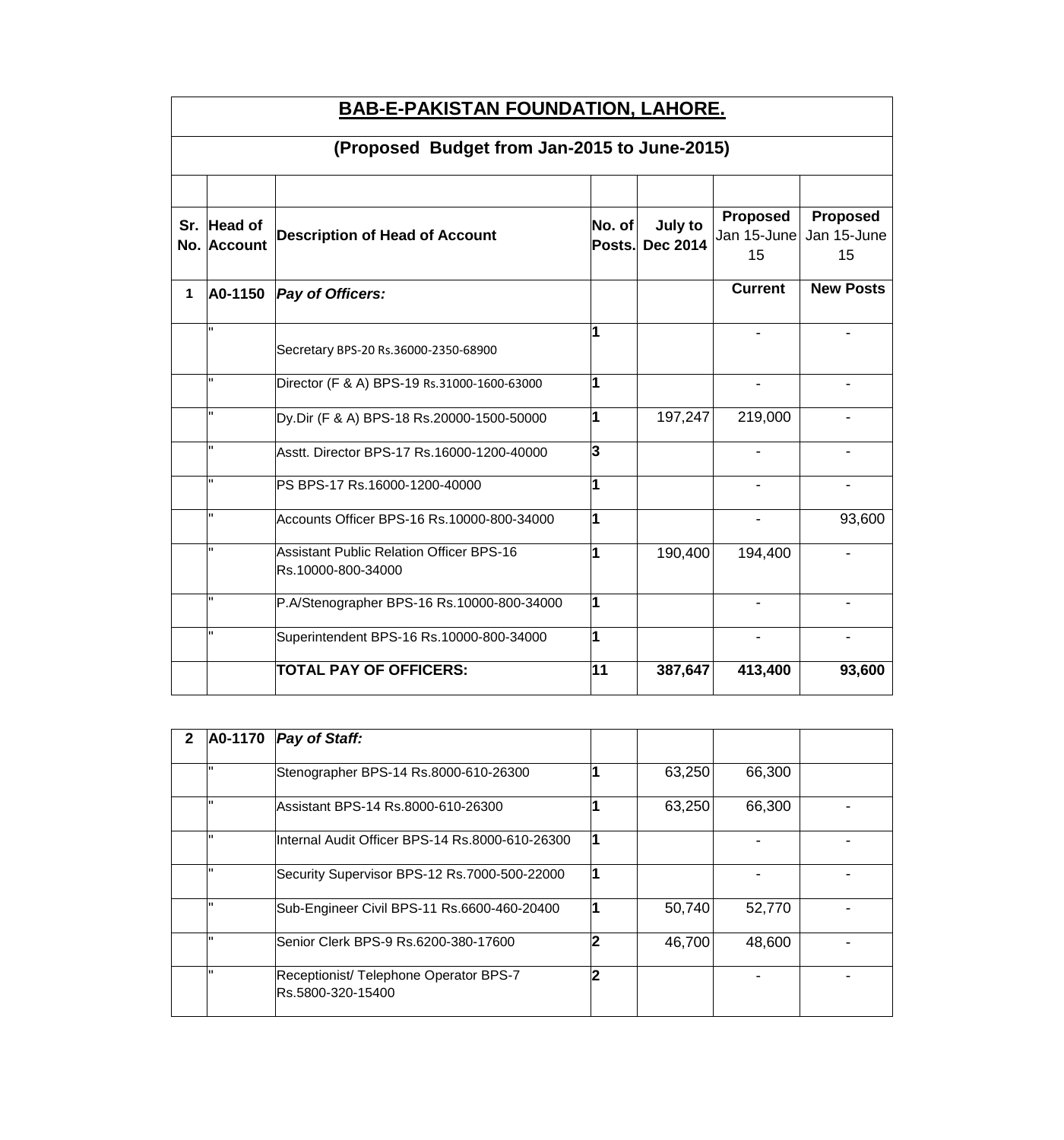| Junior Clerk BPS-7 Rs.5800-320-15400   | 5  | 87,520    | 90,720    |  |
|----------------------------------------|----|-----------|-----------|--|
| Record Keeper BPS-7 Rs.5800-320-15400  |    |           |           |  |
| Electrician BPS-5 Rs.5400-260-13200    |    |           |           |  |
| Dispatch Rider BPS-5 Rs.5400-260-13200 |    | 38,900    | 40,200    |  |
| Driver BPS-5 Rs.5400-260-13200         | 14 | 210,840   | 217,410   |  |
| Naib Qasid BPS-2 Rs.4900-170-10000     | 12 | 100,950   | 103,500   |  |
| lMali BPS-2 Rs.4900-170-10000          | 15 | 100,950   | 103,500   |  |
| Sweeper BPS-2 Rs 4900-170-10000        | 18 | 67,300    | 69,000    |  |
| Security Guard BPS-2 Rs 4900-170-10000 | 20 | 183,702   | 187,842   |  |
| <b>TOTAL PAY OF STAFF:</b>             | 76 | 1,014,102 | 1,046,142 |  |

|                |        | <b>Regular Allowances:</b>       |                          |                          |        |
|----------------|--------|----------------------------------|--------------------------|--------------------------|--------|
| 3              | A01202 | House Rent Allowance             | 211,668                  | 219,936                  | 16,362 |
| 4              | A01203 | Conveyance Allowance             | 248,232                  | 248,232                  | 30,000 |
| 5              | A0120D | Integrated Allowance             | 9,000                    | 9,000                    |        |
| $6\phantom{1}$ | A01217 | <b>Medical Allowance</b>         | 159,704                  | 160,308                  | 15,210 |
| $\overline{7}$ | A01226 | Computer Allowance               | 4,500                    | 4,500                    |        |
| 8              | A01236 | Deputation Allowance.            | 36,000                   | 36,000                   | 36,000 |
| 9              | A0120P | 50% Adhoc Allowance-2010         | 290,237                  | 292,950                  | 18,180 |
| 10             | A0120X | 15% Adhoc Allowance-2011         | 91,632                   | 92,262                   | 5,454  |
| 11             | A0121M | 20 % Adhoc Relief Allowance-2012 | 214,482                  | 237,786                  | 12,000 |
| 12             | A0121T | Adhoc Relief Allowance-2013 @10% | 109,771                  | 114,438                  | 6,000  |
| 13             |        | Adhoc Relief Allowance-2014 @10% | 113,421                  | 116,676                  | 6,000  |
| 14             |        | <b>Entertainment Allow.</b>      | 7,739                    |                          |        |
| 15             |        | Orderly Allow.                   | $\overline{\phantom{a}}$ | $\overline{\phantom{a}}$ |        |
| 16             |        | Senior Post Allow.               |                          |                          |        |
| 17             |        | <b>Qualification Pay</b>         |                          |                          |        |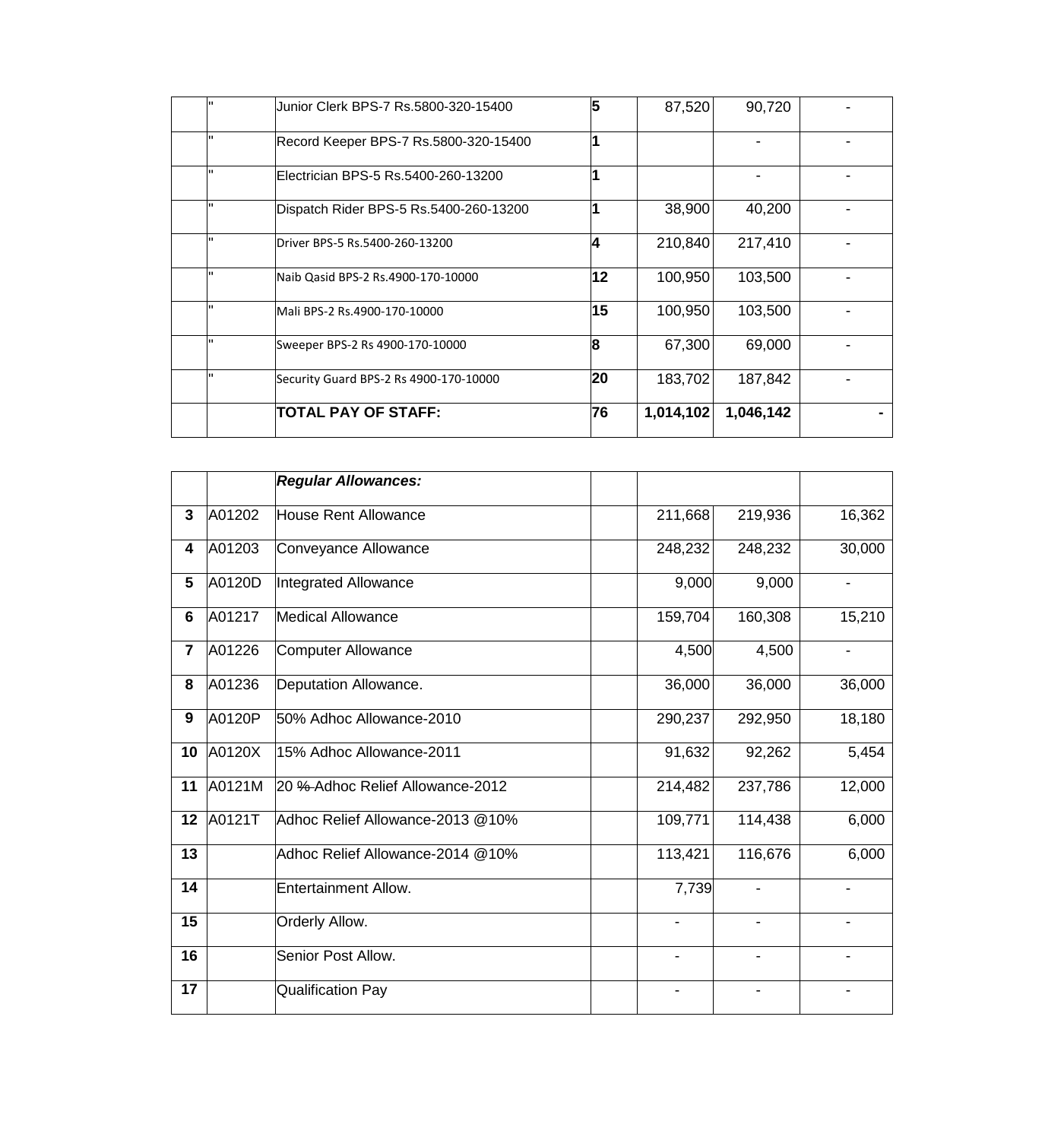| 18 |        | Addl. Charge Allow.              | 48,600    | 36,000    |         |
|----|--------|----------------------------------|-----------|-----------|---------|
| 19 |        | Personal Pay Allow.              | 60,210    | 60,210    |         |
| 20 | A01270 | Others (30% SSB etc.)            | 9,720     | 9,720     |         |
|    |        | <b>TOTAL REGULAR ALLOWANCES:</b> | 1,614,916 | 1,638,018 | 145,206 |

|    |        | <b>Other Allowances:</b>                       |        |         |  |
|----|--------|------------------------------------------------|--------|---------|--|
| 21 | A01271 | Over Time Allowance.                           | 60,000 | 60,000  |  |
| 22 | A01273 | Honorarium.                                    |        |         |  |
| 23 | A01274 | <b>Medical Charges</b>                         |        | 500,000 |  |
| 24 | A01277 | complex Allowance                              |        |         |  |
| 25 | A01278 | Leave Salary / Earned Leave / Leave Encashment |        | 100,000 |  |
|    |        | <b>TOTAL OTHER ALLOWANCES:</b>                 | 60,000 | 660,000 |  |

|    |        | Communication:              |        |        |  |
|----|--------|-----------------------------|--------|--------|--|
| 26 | A03201 | Postage and Telegraph       | 60     | 1,000  |  |
| 27 | A03202 | Telephone & Trunk Calls     | 27,892 | 35,000 |  |
| 28 | A03205 | Courier and Pilot Service   | 925    | 1,000  |  |
| 29 | A03206 | Photography Charges.        |        | 5,000  |  |
|    |        | <b>TOTAL COMMUNICATION:</b> | 28,877 | 42,000 |  |

|    |        | <b>Utility Charges:</b>       |                          |         |  |
|----|--------|-------------------------------|--------------------------|---------|--|
| 30 | A03301 | Gas                           | -                        |         |  |
| 31 | A03302 | Water                         | $\overline{\phantom{0}}$ |         |  |
| 32 | A03303 | Electricity                   | 373,286                  | 475,000 |  |
| 33 | A03304 | Hot and Cold Weather Charges. | $\overline{\phantom{a}}$ |         |  |
|    |        | <b>TOTAL UTILITY CHARGES:</b> | 373,286                  | 475,000 |  |
|    |        |                               |                          |         |  |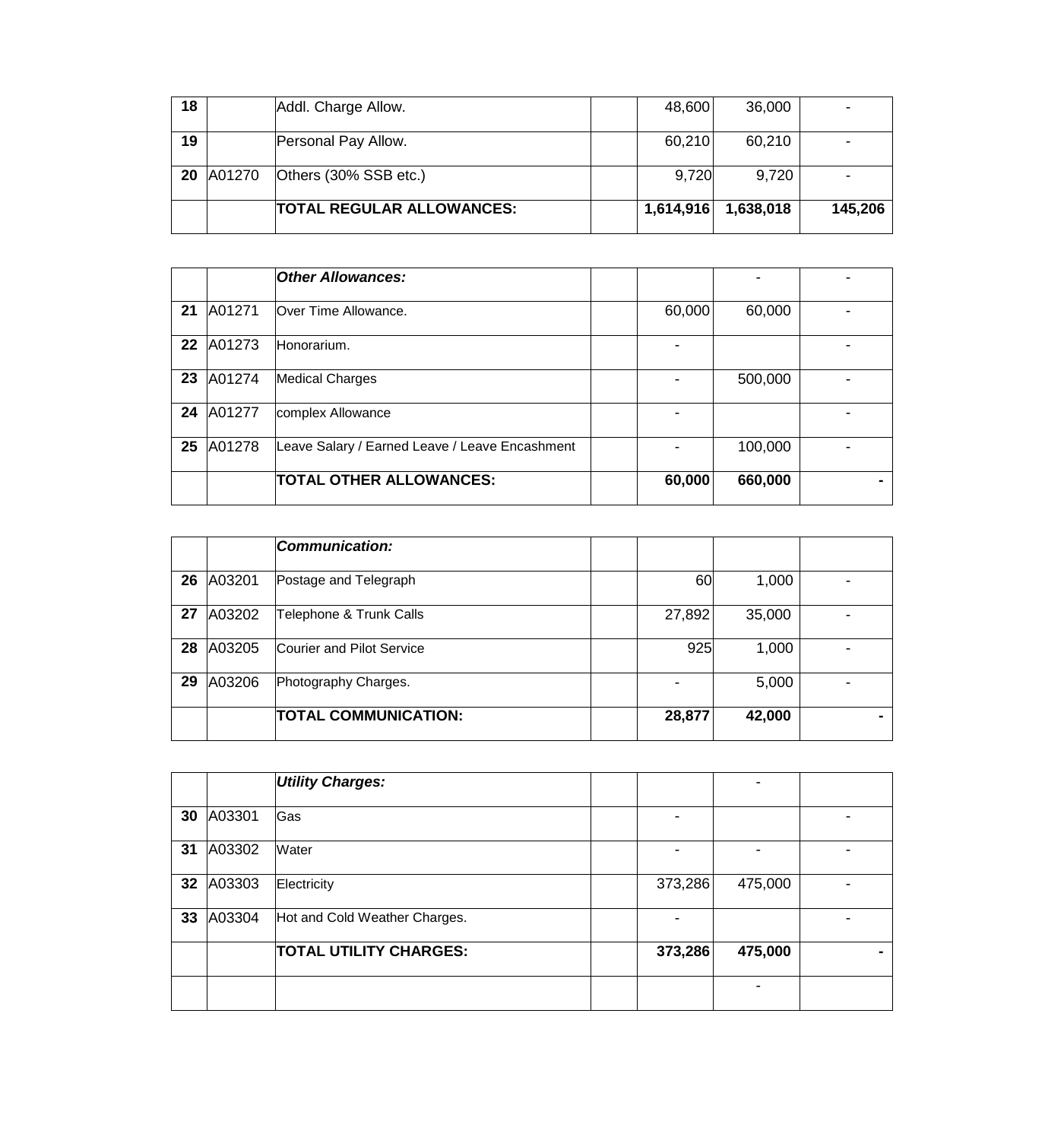|                  | <b>Occupancy Cost:</b>    |  | - |  |
|------------------|---------------------------|--|---|--|
| <b>34 A03402</b> | Rent for Office Building. |  | - |  |

|    |        | <b>Travel &amp; Transportation:</b>   |         |         |  |
|----|--------|---------------------------------------|---------|---------|--|
| 35 | A03805 | Traveling Allowance.                  |         | 50,000  |  |
| 36 | A03806 | Transportation of Durable Goods.      |         |         |  |
| 37 | A03807 | POL Charges.                          | 406,278 | 500,000 |  |
| 38 | A03808 | Conveyance (Local Conv. Charges etc.) |         | 20,000  |  |
|    |        | TOTAL TRAVEL & TRANSPORTATION:        | 406,278 | 570,000 |  |

|    |        | <b>General / Commodities:</b>                                 |                          |                |  |
|----|--------|---------------------------------------------------------------|--------------------------|----------------|--|
| 39 | A03901 | Stationery.                                                   | 6,586                    | 15,000         |  |
| 40 | A03902 | Printing & Publications.                                      | 50,570                   | 75,000         |  |
| 41 | A03903 | Conference Seminar Workshop                                   | $\overline{\phantom{a}}$ | $\blacksquare$ |  |
| 42 | A03904 | Hiring of Vehicles                                            |                          |                |  |
| 43 | A03905 | News papers and Periodical Books / Library Books              | 11,086                   | 15,000         |  |
| 44 | A03906 | Uniform & Protective Clothing.                                | $\overline{\phantom{a}}$ | 30,000         |  |
| 45 | A03907 | <b>Advertising and Publicity</b>                              | 2,000                    | 10,000         |  |
| 46 | A03917 | Law Charges                                                   | $\overline{\phantom{a}}$ | 50,000         |  |
| 47 | A03918 | Exhibition, Fairs & Other National Celebrations.              | 716                      | 20,000         |  |
| 48 | A03919 | Payment to Others for Service rendered.                       |                          |                |  |
| 49 | A03921 | Unforseen Expenditures for Disaster Preparedness<br>& Relief. |                          | 30,000         |  |
| 50 | A03930 | Vocational and Manpower Training.                             |                          |                |  |
| 51 | A03942 | <b>Cost of Other Stores</b>                                   |                          | 10,000         |  |
| 52 | AO3955 | <b>Computer Stetionary</b>                                    | $\blacksquare$           | 10,000         |  |
| 53 | AO3970 | <b>Others</b>                                                 | 20,630                   | 20,000         |  |